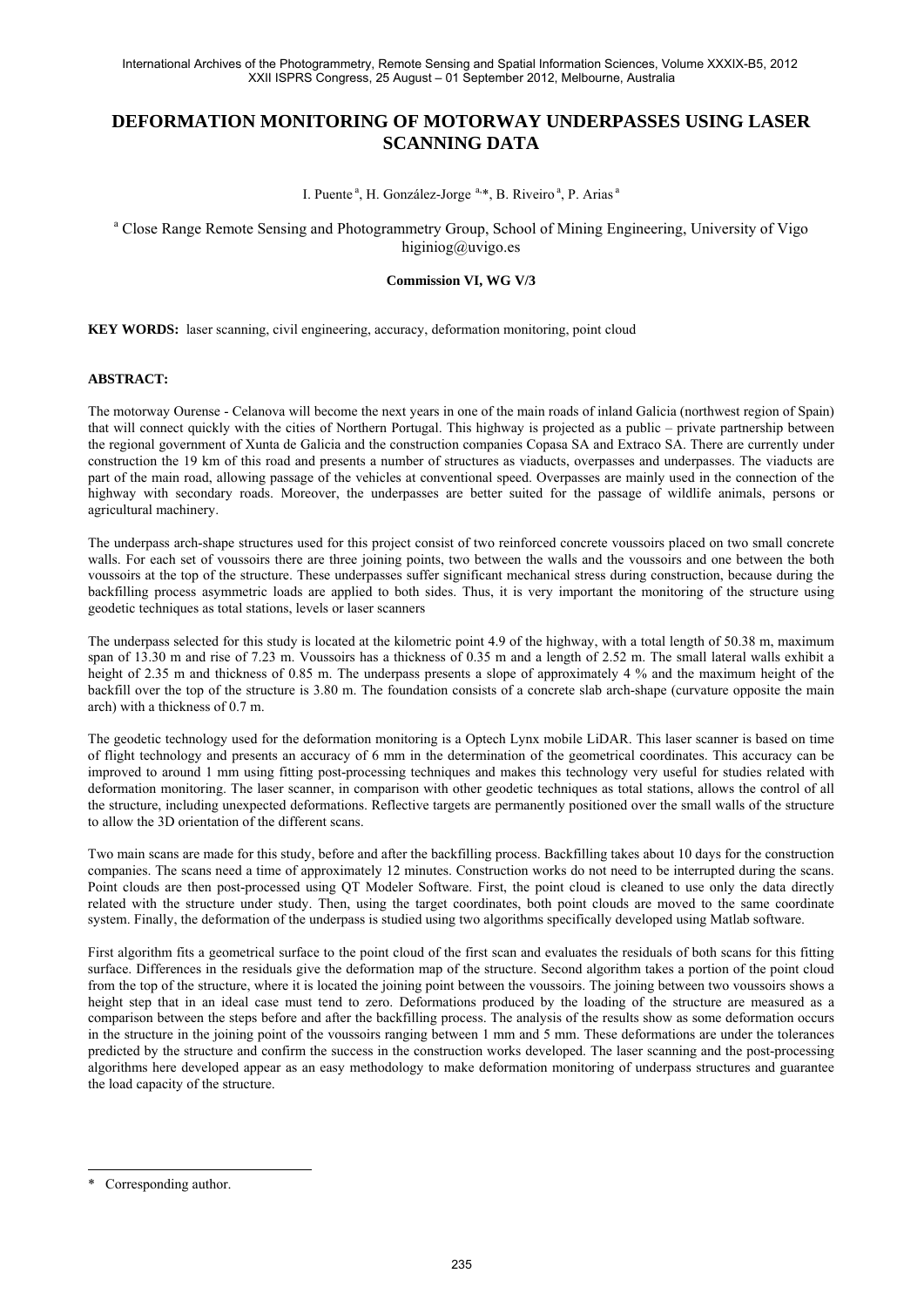International Archives of the Photogrammetry, Remote Sensing and Spatial Information Sciences, Volume XXXIX-B5, 2012 XXII ISPRS Congress, 25 August – 01 September 2012, Melbourne, Australia

#### **1. INTRODUCTION**

Spain has, since the mid-eigthties and with the assistance of European funds, undertaken a significant drive to overcome its deficiencies in transport infrastructures. From the end of the eighties and until the mid-nineties it was, with Germany, in first place in the European Union in the percentage of GDP allocated to investment in transport infrastructures.

From the threshold of  $0.5 - 0.6$  % of GDP in the mid-eighties it has reached values of around  $1.7 - 1.8$  % of GDP in recent years, with deviations strongly linked to the economic cycle. As a result, investment in transport infrastructures in Spain is today twice the European Union average.

The existing structural road system on the Spanish mainland comprises the 24.797 km (2005 statistics) of the State Motorway Network, of which 8.700 km (35 %) are dual carriageways (6.698 km) and toll motorways (1.951 km). It must also be remembered that this structuring mainland network also includes about another 2.500 km of the Autonomous Communities' system of dual carriageways and motorways. Galician roads Network includes 5.066 km (2010 statistics), including high capacity and conventional roads.

The motorway Ourense - Celanova will become the next years in one of the main roads of inland Galicia that will connect quickly the city of Ourense with the cities of Northern Portugal (Braga, Guimaraes and Oporto). This highway is projected as a public – private partnership between the regional government of Galicia and the construction companies Copasa SA and Extraco SA. There are currently under construction the 19 km of this road and presents a number of structures as viaducts, overpasses and underpasses. The viaducts are part of the main road, allowing passage of the vehicles at conventional speed. Overpasses are mainly used in the connection of the highway with secondary roads. Moreover, the underpasses are better suited for the passage of wildlife animals, persons or agricultural machinery.

Road underpasses are typically monitored using geodetic measuring methods. Geodetic measuring methods use total stations, levels and static LiDAR (González-Jorge, 2011). Although these techniques appear accurate and reliable, their productivity is low and the labour costs associated are very important. In the recent years, mobile LiDAR applications have irrupted in the market (Graham, 2010; Petri, 2010). These systems combine DGPS positioning and LiDAR measuring. In addition, in the areas with poor satellite coverage, GPS is aided with inertial navigation systems and distance measuring indicators. The combination of DGPS, INS and DMI data is done in post-processing using Kalman filtering algorithms (Leung 2011). Mobile LiDAR systems combine DGPS and LiDAR technology with RGB cameras to provide images of the scenes.

The productivity of mobile LiDAR systems is very high and they allow to measure between  $100 - 200$  km per journey with a team of two surveyors (one driver and one LiDAR technician). Typically one day more is necessary to post-processing all the information and to obtain a geo-referenced point cloud and images.

Mobile LiDAR systems are commonly installed in cars or vans, although they can also be arranged in boats or trains. The information generated is completely compatible with that obtained from airborne LiDAR or conventional surveying.

One of the main application fields of mobile LiDAR is in road inspections. They provide a complete geo-referenced point cloud of the road that can be used to analyze geometrical parameters (i.e. vertical and horizontal clearance, slope geometry, tunnel profiles, road sections). This work shows a semi-automatic procedure to determinate the geometric deformations between the voussoirs of a selected underpass that occur after the backfilling process.

#### **2. MATERIAL AND METHODS**

#### **2.1 Area of study**

The underpass selected for this study is located at the kilometric point 4.9 of the highway, with a total length of 50.38 m, maximum span of 13.30 m and rise of 7.23 m (Figure 1). Voussoirs has a thickness of 0.35 m and a length of 2.52 m. The small lateral walls exhibit a height of 2.35 m and thickness of 0.85 m. The underpass presents a slope of approximately 4 % and the maximum height of the backfill over the top of the structure is 3.80 m. The foundation consists of a concrete slab arch-shape (curvature opposite the main arch) with a thickness of 0.7 m.



Figure 1. Underpass of Ourense – Celanova motorway (before backfilling process)

## **2.2 Mobile LiDAR and data acquisition**

Mobile LiDAR used in this study (Figure 2) is the Optech Lynx system. The system integrates a navigation GPS/INS system from Applanix (POS 520 - 2 GPS antenna), 2 LiDAR scanners from Optech and 4 digital cameras from Jai (BB 500GE). The metric characteristics of the Lynx system are shown below:

- Maximun range: 200 m
- Range precision: 8 mm (1  $\sigma$ )
- Absolute accuracy: 5 cm  $(1 \sigma)$
- Scan frecuency:  $80 200$  Hz
- Scanner field of view: 360°
- Laser measurement rate:  $75 500$  kHz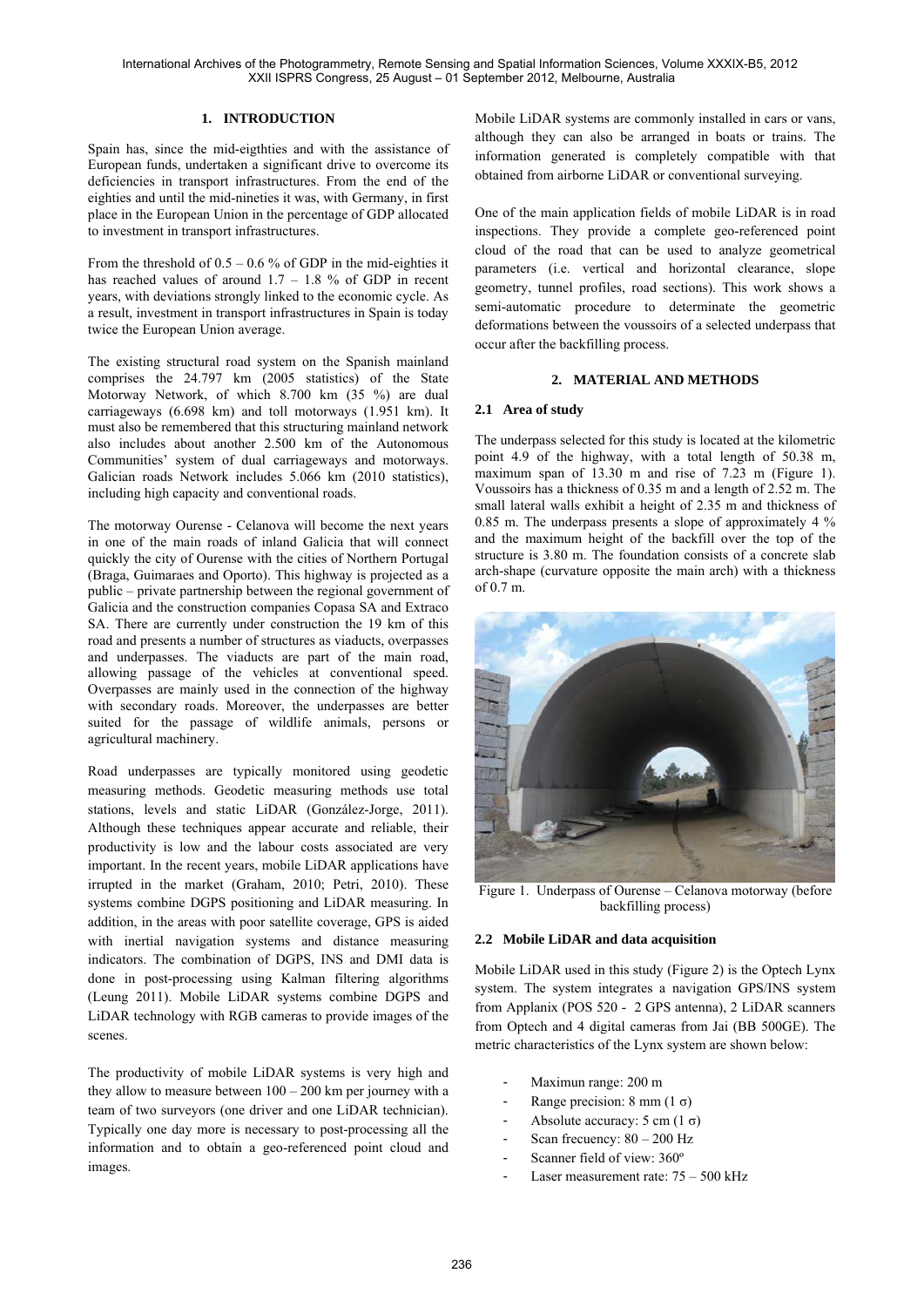

Figure 2. Mobile LiDAR Optech Lynx.

Mobile LiDAR survey began and finished with the acquisition of 5 min of GPS data in an area with small PDOP (high GPS precision). The complete time of the survey was 12 min. Scanner and photographic data are only taken while the van is moving to avoid the excess of data. The synchronization of the data from the different sensors of the mobile unit is achieved using the time stamp and the PPS of the GPS/INS system. A total of 124 million of geometric points were acquired during the survey. The survey was repeated one week after the backfilling process was completed.

The data processing is performed using Applanix POSPac and Dashmap software. The first one corrects the GPS information using a RINEX file from a base station. In addition, combines, using a Kalman filter, the data from the GPS with those obtained from the inertial navigation system (INS) and distance measurement indicator (DMI). The corrected trajectory file exhibits a precision higher than 2 cm in X Y and higher than 4 cm in Z.

Dashmap combines the range and angle information obtained from the Optech scanners with the trajectory information from PosPAC. The point cloud obtained will be managed using the QT Modeler software in addition to Matlab and AutoCAD software.

# **3. RESULTS AND DISCUSSION**

Figure 3 shows geo-referenced point cloud images (front and top views). Data were texturized using height colours. The scanner show high resolution and precision which makes the technique available to detect deformations in civil engineering structures. This system is nowadays the most powerful in the market for survey applications.

Figure 4 depicts the underpass structure after the filtering of the backfill. This process was done using QT Modeler software. Data were textured using intensity.



Figure 3. Geo-referenced point clouds of the underpass and the backfill (front and top view).



Figure 4. Geo-referenced point cloud of the underpass after filtering the backfill.

Once the underpass is cropped the data were imported in Matlab to apply the different algorithms developed in this work for the evaluation of geometrical deformations (Figure 5). Matlab algorithms automatically extract profiles from the point cloud to evaluate different movements between the voussoirs of the underpass structure at the joining points (Figure 6).



Figure 5. Point cloud loaded in Matlab software.